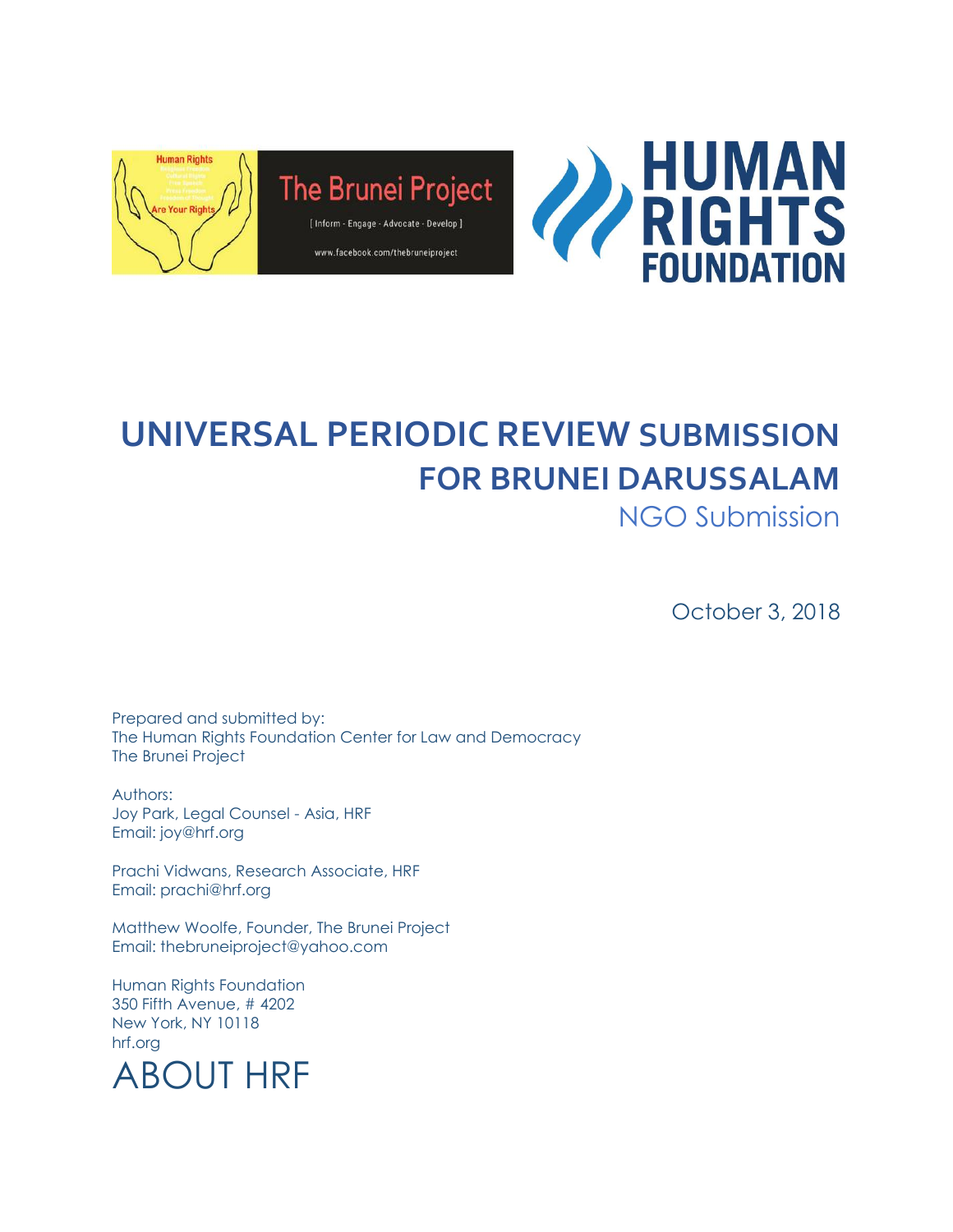The Human Rights Foundation (HRF) is a nonpartisan nonprofit organization that promotes and protects human rights globally, with a focus on closed societies. HRF unites people in the common cause of defending human rights and promoting liberal democracy. Our mission is to ensure that freedom is both preserved and promoted around the world.

We focus our work on the founding ideals of the human rights movement, those most purely represented in the 1948 Universal Declaration of Human Rights (UDHR) and the 1976 International Covenant on Civil and Political Rights (ICCPR).

The Human Rights Foundation Center for Law and Democracy (HRF-CLD) is a program of the Human Rights Foundation (HRF). HRF-CLD promotes legal scholarship in the areas of comparative constitutional law and international law, with a focus on international human rights law and international democracy law.

#### ABOUT THE BRUNEI PROJECT

The Brunei Project is an independent initiative that monitors and raises awareness about human rights issues in Brunei. Founded in May 2015 as a social media-based platform for the promotion of human rights, The Brunei Project actively seeks out opportunities to engage and collaborate with like-minded individuals and organizations within Brunei, throughout Southeast Asia, and around the world. Through our engagement with leading regional and international human rights organizations, we aim to create opportunities for the development of future human rights advocates within Brunei.

### INTRODUCTION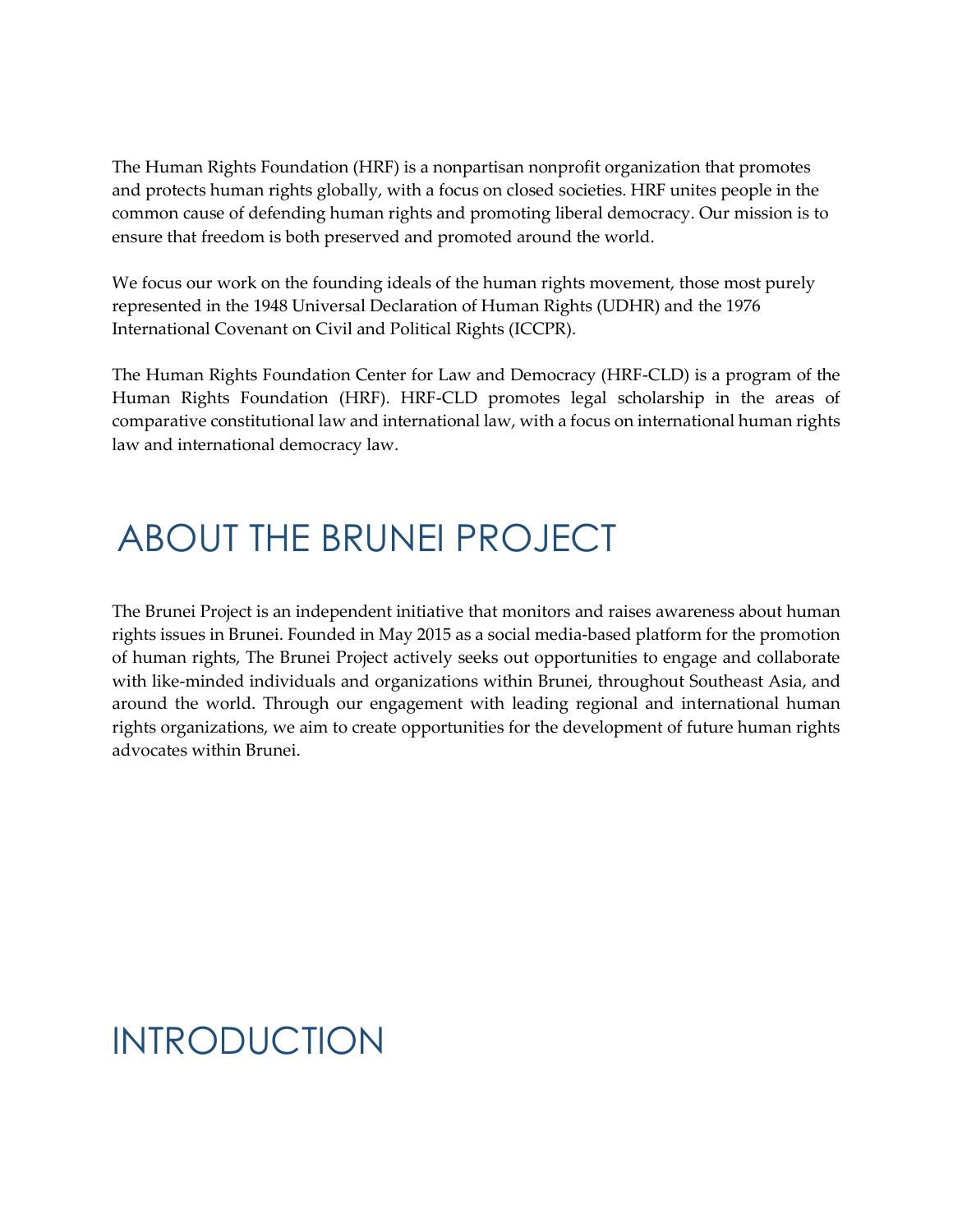This submission was prepared by the Human Rights Foundation (HRF) and The Brunei Project for the Universal Periodic Review (UPR) of Brunei. In this submission, HRF evaluates Brunei's implementation of recommendations made in the previous UPR, sets forth the national human rights framework, and details violations of LGBT+ rights, restrictions on freedom of speech, and restrictions on freedom of religion.

#### FOLLOW UP TO THE PREVIOUS REVIEW

On September 19, 2014, the Human Rights Council considered and adopted the outcome of the review of Brunei Darussalam at its 25th meeting. After reviewing a total number of 189 recommendations made by member states, the government of Brunei fully accepted 97 recommendations, partly accepted 14 recommendations, and rejected 78 recommendations.<sup>i</sup>

Although Brunei accepted a large number of recommendations, it did not accept many of those that suggested Brunei ratify or accede to various international human rights instruments. Of the 32 recommendations Brunei received regarding ratification or accession to international human rights instruments, $\ddot{a}$  five recommendations were accepted, two were partially accepted, and 25 were not accepted.<sup>iii</sup> Brunei accepted recommendations concerning ratification of the Optional Protocol to the Convention on the Rights of the Child of Children in Armed Conflict (OP-CRC-AC),<sup>iv</sup> the Convention on the Rights of the Child (CRC),<sup>v</sup> and the Convention on the Rights of Persons with Disabilities (CRPD).<sup>vi</sup> The CRC had already been ratified by Brunei in 1995 with some reservations<sup>vii</sup> and, following the HRC's recommendations, Brunei ratified both the OP-CRC-AC and the CRPD in 2016. Despite ratification of the CRPD, Brunei has made little progress toward meeting its obligations to people living with disabilities. There is still no national legislation to protect the rights of persons with disabilities, and it was reported in 2018 that of the 9,282 people in Brunei who are registered as having a disability, only 56 have secured fulltime employment.viii

In response to the recommendations to ratify or accede treaties, Brunei stated that it remains committed to its international obligations, is already a party to the Convention on the Elimination of all Forms of Discrimination Against Women (CEDAW) and the CRC, and was looking to ratify the CRPD and OP-CRC-AC,¤ which, as noted above, Brunei did in 2016. Although Brunei did not accept any of the recommendations for it to ratify or accede to the Convention Against Torture and Other Cruel, Inhuman, or Degrading Treatment or Punishment (CAT),<sup>x</sup> it nevertheless signed the CAT in 2015, but as yet has failed to accede to it.

Most of the other core international human rights instruments have not been acceded to or ratified by Brunei, including the International Covenant on Civil and Political Rights (ICCPR), the International Covenant on Economic, Social, and Cultural Rights (ICESCR),<sup>xi</sup> the International Convention on the Elimination of All Forms of Racial Discrimination (CERD),<sup>xii</sup> the Convention for the Protection of All Persons from Enforced Disappearance (CED), xiii and the International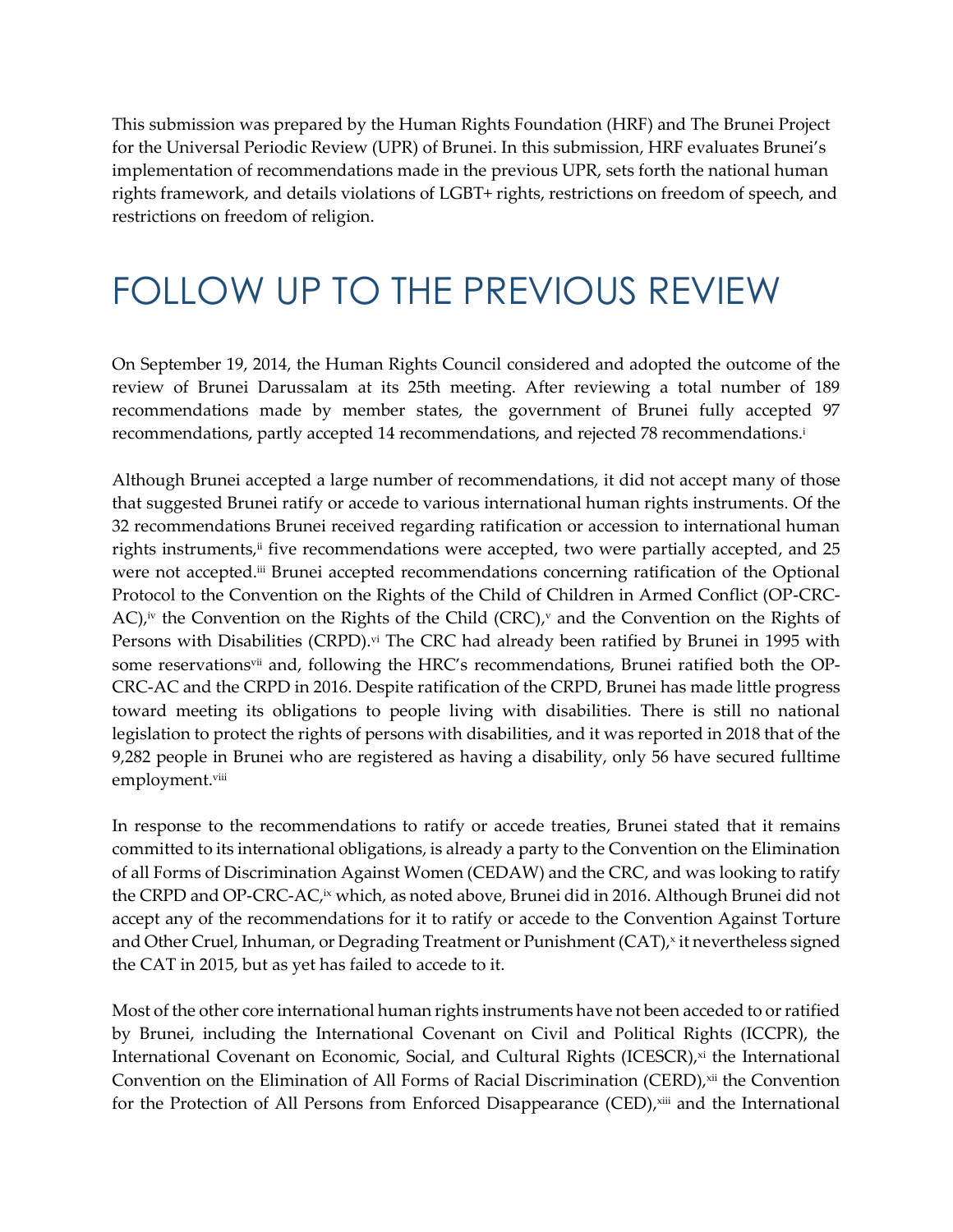Convention on the Protection of the Rights of All Migrant Workers and Members of Their Families (CMW).xiv

In the 2014 periodic review, nine member states recommended that Brunei abolish the death penalty or maintain the moratorium on its application with a view to abolishing it. $^{x}$  Although Brunei has not carried out a death sentence since 1957, the death penalty continues to be applied in some cases. Brunei rejected all nine recommendations on the grounds that the death penalty is still maintained by the country's laws and that abolition is not required by international law.xvi

Some member states also expressed concern about the use of corporal punishment, including against children, and called for its discontinuation.<sup>xvii</sup> These recommendations were not accepted by Brunei and a number of national laws continue to make corporal punishment in the form of whipping a lawful sentence for males, including for male children between the ages of 8 and 18.<sup>1</sup>

The impending full implementation of the Syariah Penal Code will expand the number of offenses punishable by death and corporal punishment. Under the Syariah Penal Code, the consumption of alcohol by any Muslim will be punishable by whipping of up to 80 strokes, while apostasy and consensual sexual activity between unmarried adults will be punishable by either whipping or the death sentence, depending on how guilt is determined.<sup>2 xvii</sup> In the case of theft, punishment may take the form of the amputation of limbs, xix and those found guilty of adultery or sexual intercourse between two males may be punished with death by stoning or a combination of whipping and imprisonment.xx

The expanded list of offenses punishable by death under the Syariah Penal Code does not meet the threshold of "most serious crimes" as determined by international law. Additionally, corporal punishment in the form of whipping and the amputation of limbs constitute acts of torture, xxi as does stoning to death. This puts Brunei in violation of its obligations as a signatory to the CAT.

Many member states recommended revisions to, or the postponement of, the Syariah Penal Code to ensure its compliance with international human rights standards, particularly in relation to corporal punishment and the death penalty.<sup>xxii</sup> Although further implementation of the Syariah Penal Code has been delayed, the Brunei government announced in March 2018 that it is moving toward implementation of the next phase.xxiii There has been no indication from the Brunei Government that recommendations to revise the Syariah Penal Code have been considered, with the government having stated that provisions toward a number of Standard Operating Procedures have already been provided by various departments and agencies, including in relation to whipping, death sentences, and amputations.<sup>xxiv</sup>

<sup>1</sup> For example, Section 257(1) of the Criminal Procedure Code allows whipping of up to 18 strokes for youthful offenders. Section 2 of the Criminal Procedure Code defines a youthful offender as aged between 8 and 17. Section 258 states that whipping shall not be carried out on females, males sentenced to death and males over the age of 50.

<sup>&</sup>lt;sup>2</sup> For offenses carrying the death penalty under the Syariah Penal Code, the offense must be confessed by the accused or have been witnessed by between two and four witnesses (depending on the offense) in order for the punishment to be carried out. If guilt is determined by some other means, the punishment will usually involve a combination of whippings and imprisonment.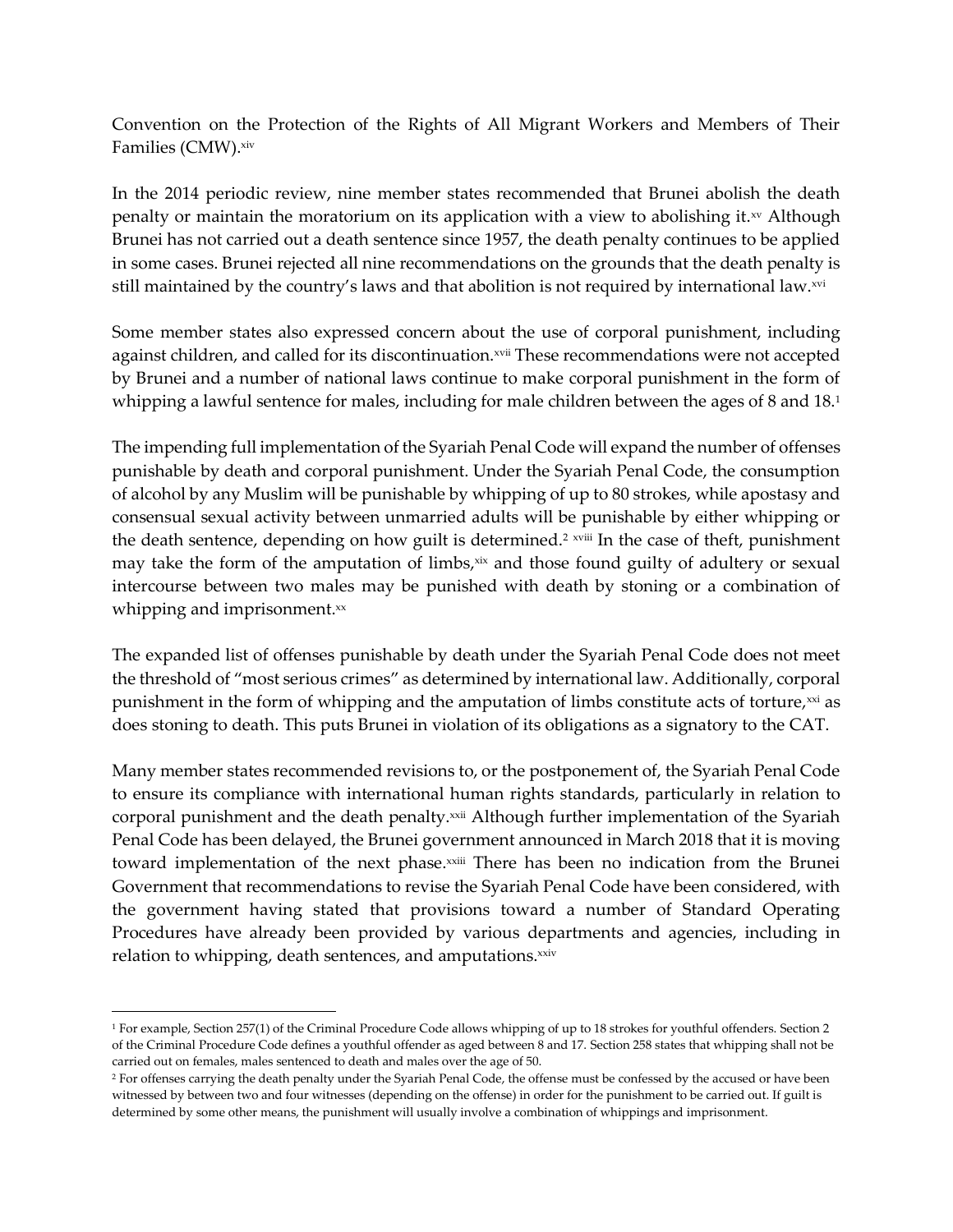The 78 recommendations that Brunei rejected in the 2014 UPR were not accepted on the grounds that they may be contrary to the constitution of Brunei Darussalam, the official religion of Brunei, and/or its national legislation.xxv

### BRUNEI'S NATIONAL FRAMEWORK FOR PROTECTING HUMAN RIGHTS

The constitution of Brunei Darussalam does not contain a sufficient framework for protecting the human rights of its citizens, except for their religious freedom, which states:

#### **Article 3**

1. The official religion of Brunei Darussalam shall be the Islamic Religion: Provided that all other religions may be practiced in peace and harmony by the persons professing them.

Other than protection for religious freedom, the constitution does not contain any articles that safeguard the protection of other individual rights, such as the rights to expression, free association, and a fair trial.

In its 2018 report, Freedom House categorizes Brunei as "not free," and gives it low ratings on political rights and civil liberties. As Brunei is ruled by an absolute monarchy, political competition does not exist in the country, and independent civil society groups cannot operate freely within its borders.

HRF categorizes Brunei as a fully authoritarian regime. A State of Emergency first declared in 1962 is still in effect, granting the Sultan virtually unlimited executive powers, with no end in sight. The Sultan's powers also extend to legislative and judicial bodies. Its political structure does not allow citizens to participate in the government of their country, and places additional limitations on minority ethnic and religious groups. The Sultan appoints all judges, which leaves no room for judicial independence. Meanwhile, all national-level legislative, ministerial, and advisory positions are appointed by the Sultan. Brunei has not held direct, national legislative elections since 1962. Some local level officials are elected, but all candidates are preapproved by government officials based on vague and subjective criteria. Village chiefs are required to be male and to have knowledge of Islam, while subdistrict chiefs must be male, Malay, and profess Muslim faith, requirements that bar other genders, faiths, and ethnicities from public office. There are no true opposition parties in Brunei, and any future parties will have to seek government approval for registration. Even if an opposition party existed, it would not be able to seek power through an election.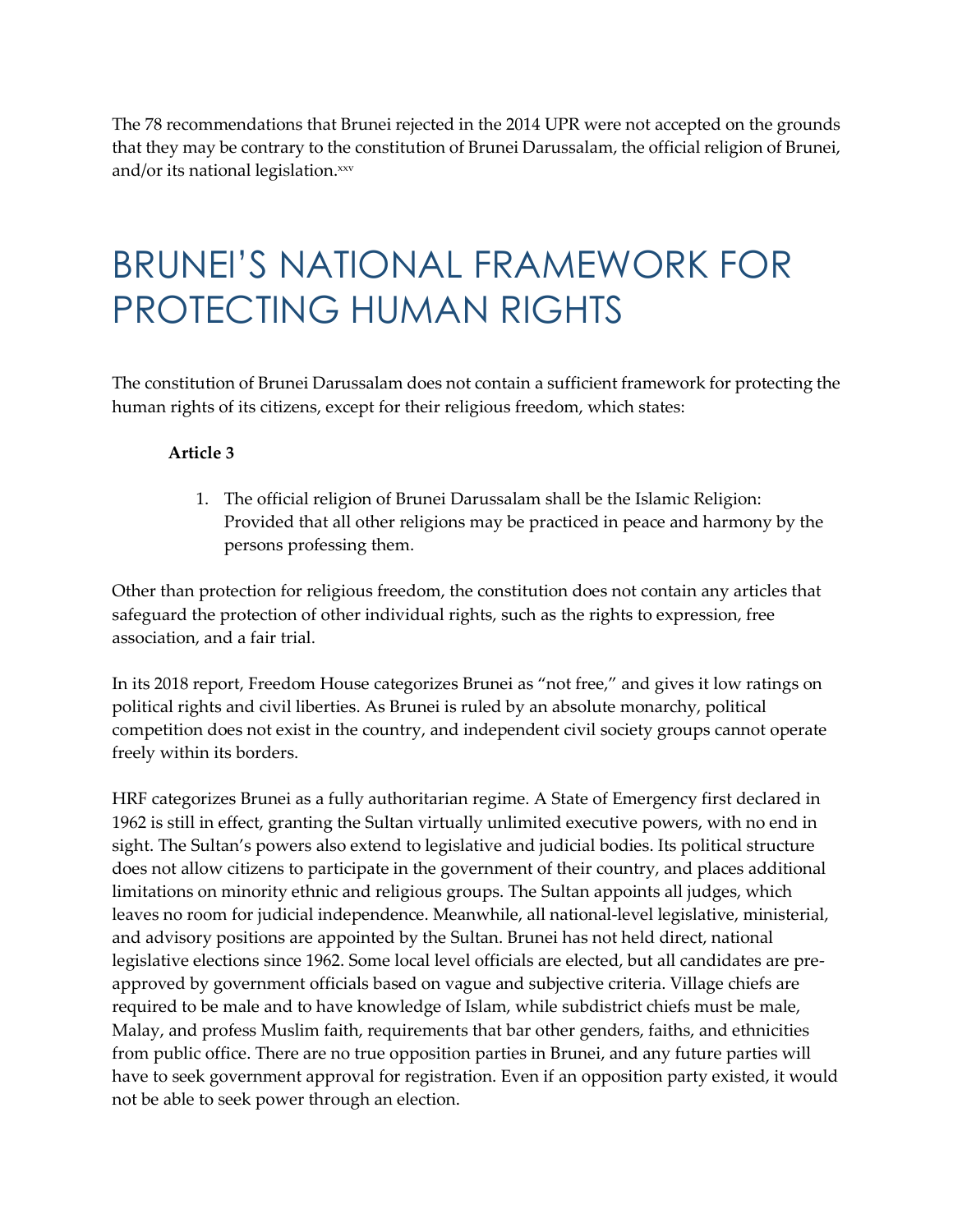Additionally, Brunei has several laws and practices that contravene the civil and political rights of the Bruneian people. The Internal Security Act of 1982 allows authorities to arrest and detain suspects without trial for renewable, two-year periods, and does not offer the detainees the presumption of innocence. The country's Sedition Act criminalizes criticizing the Sultan, the royal family, or the Malay Islamic Monarchy philosophy, and the Newspapers Act allows the government to revoke permits and shutter newspapers on a whim, and to levy fines and multiyear prison sentences for the publication of false news and "incorrect particulars." xxvi Additional permit systems greatly limit the freedoms of assembly and association. Bruneians must apply for a permit for all gatherings of 10 or more people, and nonprofit and nongovernmental organizations must be registered to operate.

During the previous UPR cycle, Brunei did not accept recommendations to repeal the state of emergency, Sedition Act, Newspaper Act, and Internal Security Act. These rights violations persist today.

### VIOLATION OF LGBT+ RIGHTS

As part of Brunei's 2014 UPR, the Brunei Government received five recommendations relating to the decriminalization of homosexuality and the enhancement of LGBT+ rights.<sup>xxvii</sup> None of the five recommendations were accepted and homosexuality remains a criminal offense that is punishable by up to 10 years imprisonment under section 377 of the Penal Code.<sup>xxviii</sup> The Government of Brunei did not explicitly state its reasons for not accepting the recommendations to decriminalize homosexuality, instead choosing to highlight its commitment to gender equality and stating that the laws of Brunei Darussalam apply to everyone without discrimination.xxix

The implementation of the first phase of the Syariah Penal Code in May 2013 made crossdressing an offense under Brunei law. Offenses under phase one of the Syariah Penal Code are punishable with fines, imprisonment, or both. In March 2015, Roslani Hj Metasan was fined \$1,000 after pleading guilty to crossdressing in a public place. xxx Failure to pay the fine would have resulted in a 60 day jail term.<sup>xxxi</sup> In August 2016, a second, unnamed person was reportedly arrested and charged for the same offense under Section 198 (1) of the Syariah Penal Code.xxxii The maximum penalty under Section 198 (1) of the Syariah Penal Code is a \$1,000 fine and three months imprisonment, while the charge of crossdressing in public with "immoral purposes" is punishable by a fine of up to \$4,000, imprisonment of up to one year, or both under Section 198  $(2)$ . xxxiii

The proposed implementation of phases two and three of the Syariah Penal Code in their current form will see the rights of LGBT+ persons in Brunei violated even further. Phase two will include corporal punishment for certain offenses, while phase three will implement the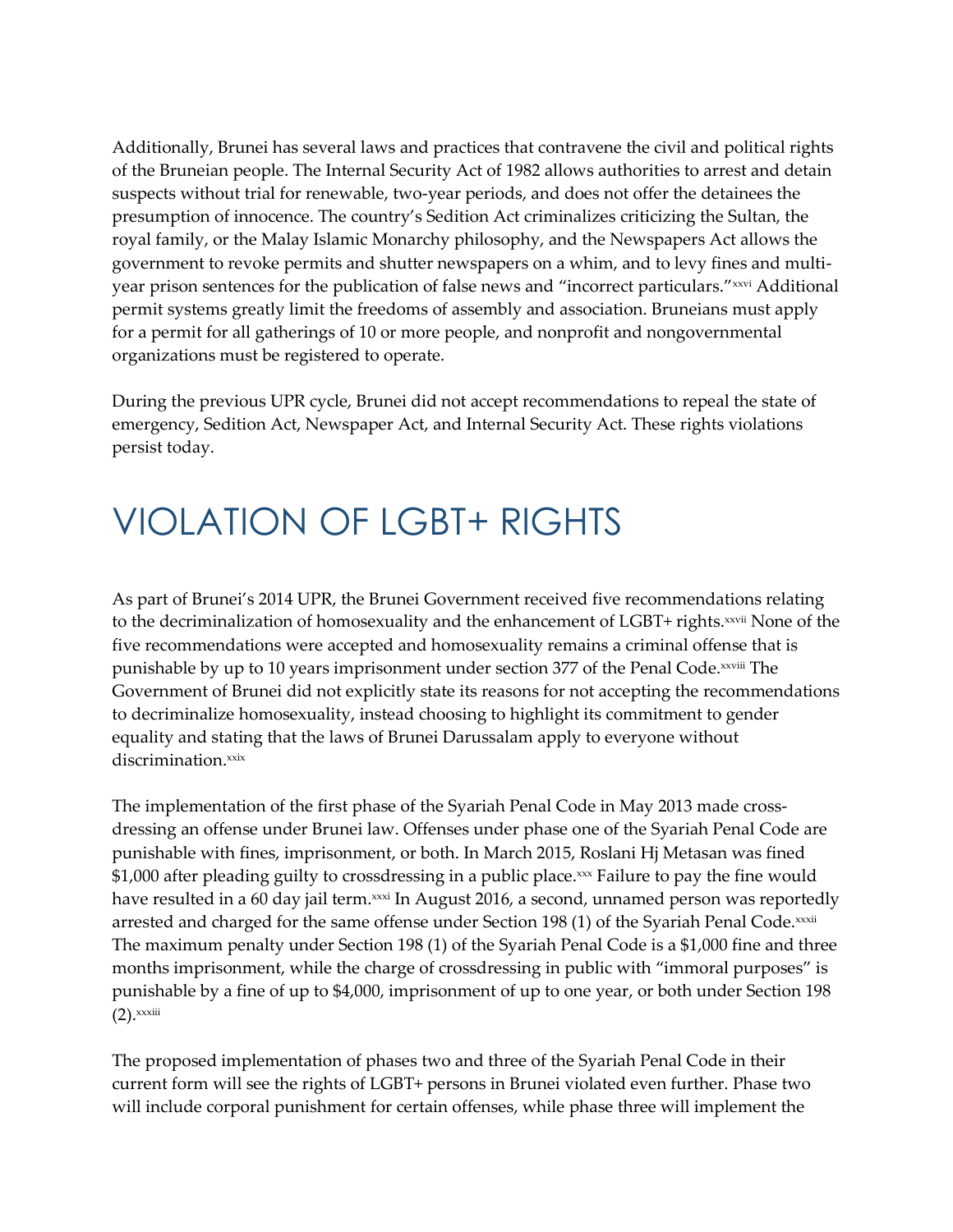death penalty. These punishments will apply to "offenses" like consensual sexual relations between adults of the same gender. Section 92 of the Syariah Penal Code will make sexual acts between two women punishable with a fine of up to \$40,000, imprisonment of up to 10 years, whipping of up to 40 strokes, or a combination of any two of these punishments.<sup>xxxiv</sup> Under Section 82 of the Syariah Penal Code, sexual intercourse between two consenting adult men will be an offense punishable by up to 100 strokes, up to seven years in prison, or death by stoning, depending on how the guilt of the accused is determined.xxxv

Brunei has been a signatory to the Convention Against Torture and Other Cruel, Inhuman, or Degrading Treatment or Punishment (CAT) since September 22, 2015. As defined by Article 1 of the CAT, the use of whipping and stoning to death as punishment constitutes an act of torture, and yet Brunei intends to employ these for victimless crimes. Brunei already prescribes whipping as punishment for a number of offenses, and if the country proceeds with implementing the current form of the Syariah Penal Code, it will be in further violation of its obligations under the CAT.

### RESTRICTIONS ON FREEDOM OF SPEECH

Brunei does not have sufficient legal safeguards to ensure its citizens' freedom of speech. In some cases, Brunei's government has used the Sedition Act to target dissidents in the country. Under the Act, it is unlawful to "bring into hatred or contempt or to excite disaffection" against the Sultan and his government. This law falls under the category of incitement law and violates international standards on freedom of speech. Incitement laws in authoritarian or dictatorial regimes tend to be brief, overbroad, and vaguely worded, without illustrations or explanations of broad umbrella terms. These characteristics allow the laws to be abused by those in power to silence free speech. In authoritarian states, such laws are often arbitrarily defined to fit the prosecution's agenda.

In a recent case in 2017, Shahiransheriffuddin bin Shahrani Muhammad was charged under Section  $4(1)(c)$  of the Sedition Act, an article that relates to distributing seditious publication. Shahrani was charged after he published a Facebook post that criticized the new Halal certification regulation released by the Ministry of Religious Affairs. Shahrani stated that the new regulation harmed small, home-based businesses. He pled "not guilty" and was allowed to post bail, and now faces a fine of up to \$5,000 and two years' imprisonment. Shortly after he posted bail, a group of men forced Shahrani to go to the Enforcement Unit of the Ministry, where he was further charged with "insulting a member of the Muslim Council" and for "questioning the rulings of the Muslim Council" under the Syariah Penal Code. He was questioned for over two days without legal counsel, and was not provided a copy of the charges levied against him. He faces 11 years in prison and a fine of \$15,000 to \$25,000 under the Syariah charges. The Syariah proceedings will initiate after his sentencing hearing for sedition charges on October 25, 2018.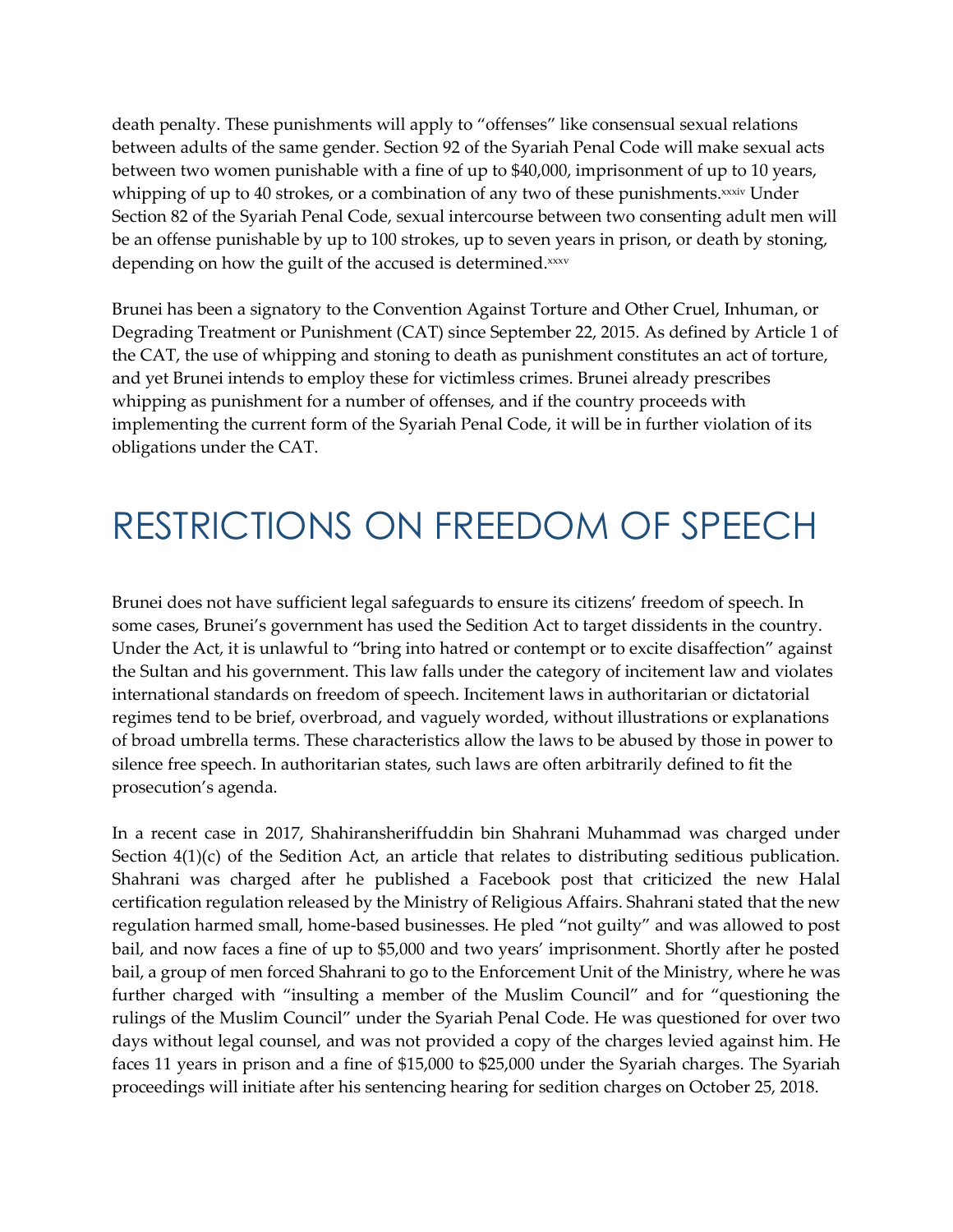According to HRF's legal analysis of the ICCPR and the Human Rights Committee's previous general comments, incitement laws must pass the scrutiny of a six-prong test in order to comply with international legal norms. The test requires (1) that the law not be overbroad; (2) that the law protects the right of others, or acts in interest of national security, public order, or public health or morals; (3) that the restriction on expression is necessary; (4) that the restriction is proportionate to the interest being protected; (5) that there be the existence of the intent to incite discrimination, hostility, or violence; and (6) that there be causation between the expression and threat. In Shahrani's case, the six-prong test is not satisfied. The Sedition Act contains overbroad language, <sup>3</sup> and there was no legitimate ground to charge Shahrani, as his statement was a personal opinion that did not pose an immediate threat to others. The only reason Shahrani was arrested and charged was because he criticized government policy on a public platform.

Shahrani's case is emblematic of how the Bruneian government manipulates the Sedition Act, a speech restrictive legislation, to impede freedom of expression and quash dissent. While Brunei is not a signatory to the ICCPR, as a member state of the U.N., it is nevertheless bound to respect freedom of expression as stated in Article 19 of the Universal Declaration of Human Rights.

Additionally, the fact that Shahrani's case stemmed from a Facebook post is alarming. In nearby countries like Malaysia, Thailand, and Vietnam, there has been increased criminal prosecution of cases based on individual Facebook posts. In many cases, the defendant criticized government policies or public officials on Facebook, and was then arrested and prosecuted under a variety of vaguely worded criminal articles, charged with "defamation" and "incitement." This practice violates the ICCPR and the UDHR, and instills fear in citizens to self-censor. Shahrani's case suggests that the government of Brunei is following this trend and is surveilling personal opinions posted on popular online public forums such as Facebook.

## RESTRICTIONS ON FREEDOM OF RELIGION

The official religion in Brunei is the Shafi'i school of Sunni Islamxxxi and the national philosophy in Brunei, as referenced earlier in this submission, is Melayu Islam Beraj or the Malay Islamic Monarchy, an ideology proclaiming "Islam as the state religion and monarchical rule as the sole

<sup>&</sup>lt;sup>3</sup> Section 4(1)(c) of the Sedition Act states that "Any person who prints, publishes, sells, offers for sale, distributes or reproduces any seditious publication is guilty of an offenceoffense." "Seditious intention" is defined under Section 3(1) as "to bring into hatred or contempt or to excite disaffection against the . . . government," "to excite the inhabitants of Brunei Darussalam to attempt to procure the alteration," "to bring into hatred or contempt or to excite disaffection against the administration of justice," and "to raise discontent or disaffection amongst the inhabitants of Brunei Darussalam," amongst other definitions.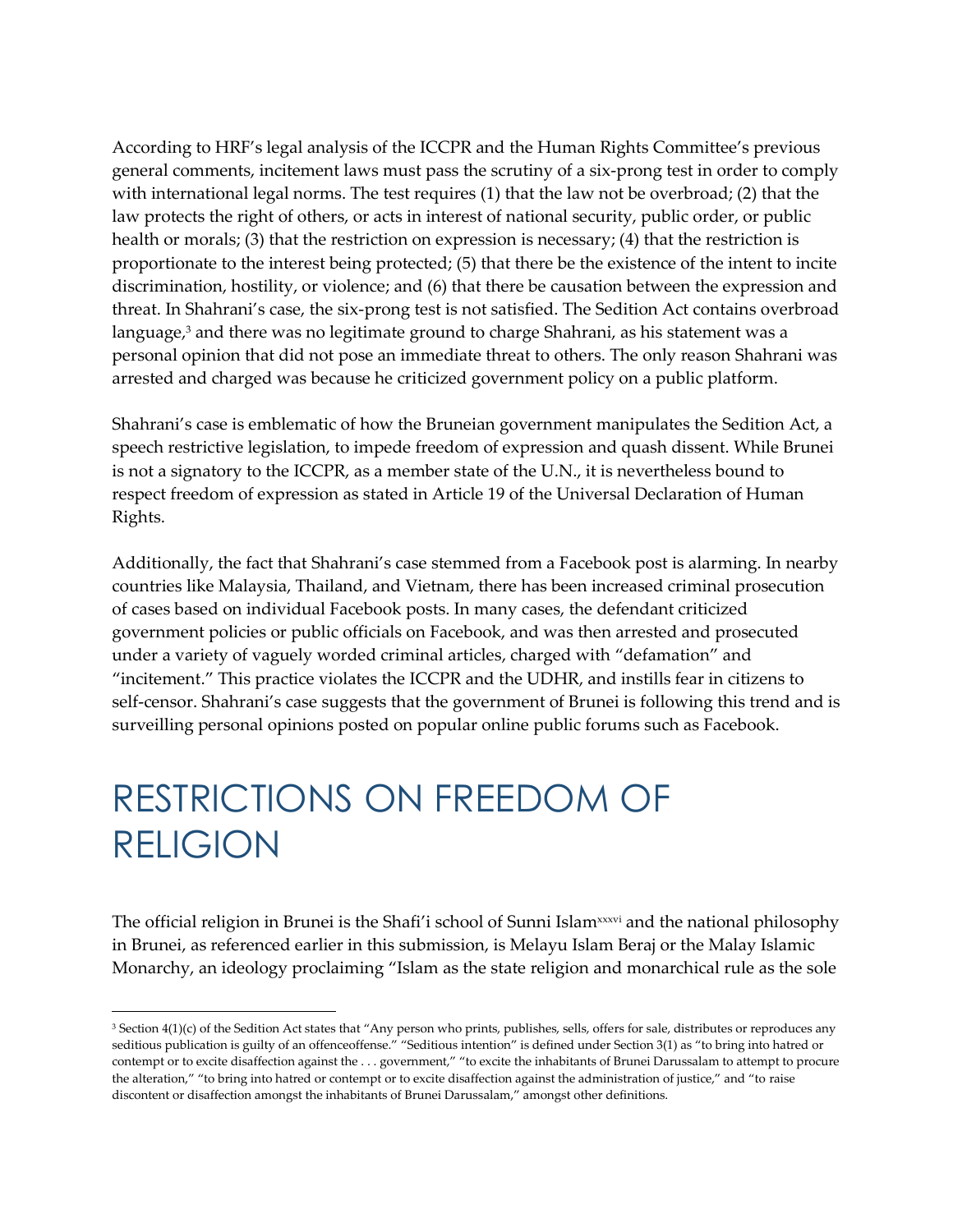form of government to uphold the rights and privileges of the Brunei Malay race." xxxvii There is a supreme council that ensures that the Malay Islamic Monarchy philosophy is enforced in the government's legislation and policies, and the philosophy is a compulsory school subject. There is also the Religious Enforcement Division under the Ministry of Religious Affairs, which is the main government body that deals with investigations pertaining to religious issues. This division has jurisdiction over crimes falling under the 2013 Syariah Penal Code Order<sup>xxxviii</sup> as well as other Syariah-related laws. The Syariah Penal Code is applicable to both Muslims and non-Muslims (with certain exceptions). According to Freedom House, civil and criminal law are based on the English common law system and are enforced in secular courts, while Syariah law is enforced in Syariah courts. Cases that relate to both civil and Syariah law are investigated by the Royal Brunei Police Force.

In May 2014, the first phase of the Syariah Penal Code came into force. As noted in the U.S. Department of States' 2017 Human Rights report for Brunei,¤xxix acts such as propagating religions other than Islam, eating in public during the fasting hours of Ramadan, drinking alcohol, and cross-dressing are now punishable by fines or imprisonment. For example, under Article 209 (1) of the Syariah Penal Code, anyone who proselytizes a religion other than Islam "to a Muslim or a person having no religion is guilty of an offense and shall be liable on conviction to a fine not exceeding \$20,000, imprisonment for a term not exceeding 5 years, or both." Pregnancies out of wedlock and failure to attend mandatory Friday prayers also are punishable under phase one of the Syariah Penal Code,<sup>x1</sup> as is "indecent behavior," <sup>xli</sup> which is broadly defined as an act that is deemed to tarnish "the image of Islam, deprave a person, bring bad influence or cause anger to the person who is likely to have seen the act." As it relates to indecent behavior, Article 197 (1) states that "any person who commits an act of indecent behaviour in any public place is guilty of an offense and shall be liable on conviction to a fine not exceeding \$2,000, imprisonment for a term not exceeding 6 months or both," while Article 197(2) states that "any person who organises, persuades or encourages any other person to commit any act of indecent behaviour is guilty of an offense and shall be liable on conviction to a fine not exceeding \$8,000, imprisonment for a term not exceeding 2 years or both."

The second and third phases of the Syariah Penal Code have not yet been implemented, but according to the 2017 International Religious Freedom report for Brunei,×lii it is anticipated that they will include harsher and more severe punishments, including amputations for stealing (phase two); stoning to death for adultery, sodomy, and rape (phase three); and execution for apostasy, contempt of the Prophet Muhammad, or insult of the Quran (phase three). As mentioned in an earlier section of this submission, as of March 2018, Brunei's government is making moves to approve and implement the second phase of the Syariah Penal Code, following the approval of a draft on the Criminal Procedures Code on Syariah.xliii

In Brunei, there are bans on religious groups that have been considered deviant by the government as noted in the United States State Department's 2017 Religious Freedom Report. Among these religious groups are the Ahmadiyya Muslim Community, the Bahai faith, and the Jehovah's Witnesses. The list of "deviant" religious groups is based on fatwas that have been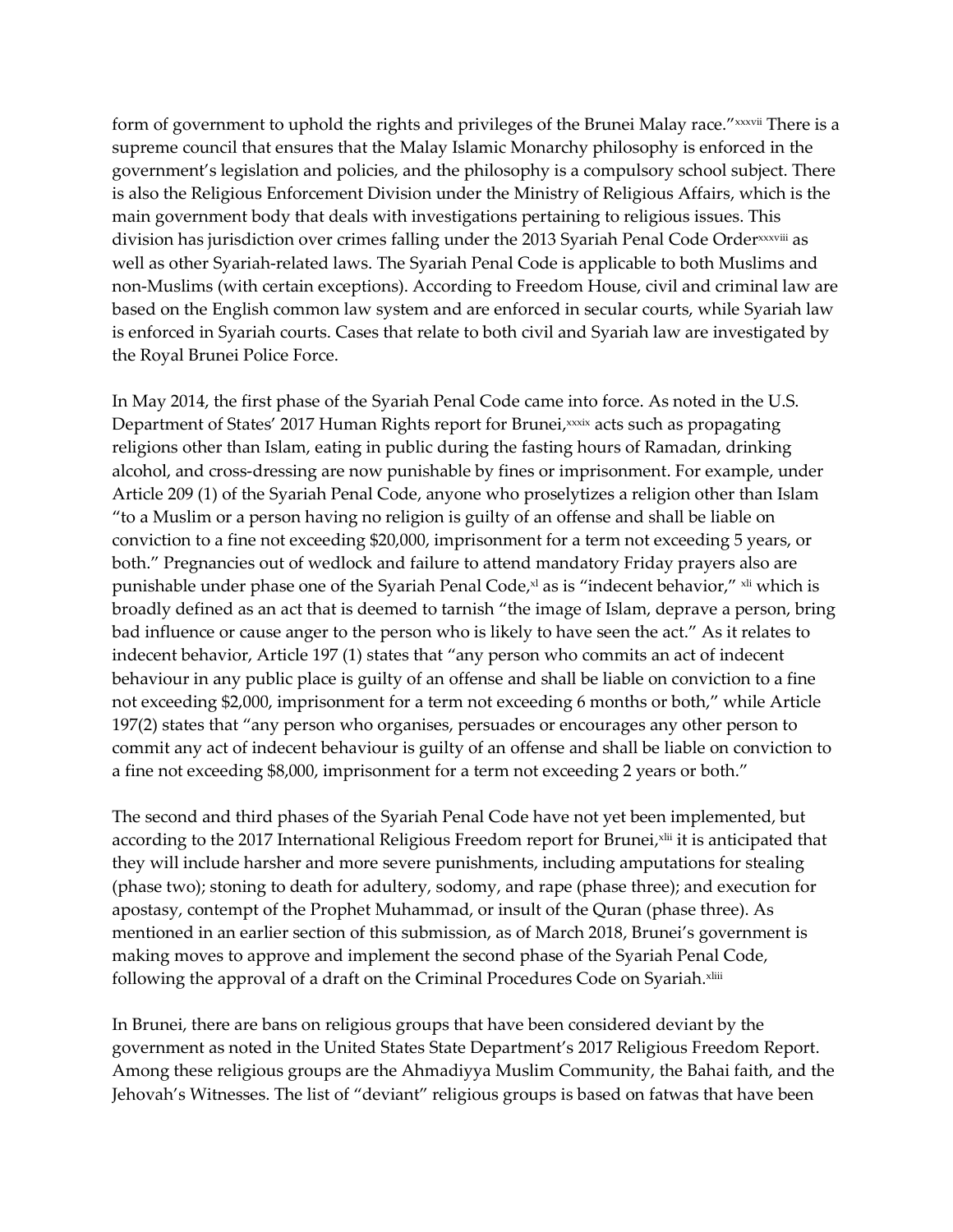issued by either the state mufti or the Islamic Religious Council which is "the sultan's highest authority on matters on Islam."xliv

The education system in Brunei has been used to promote the state religion and national philosophy. The Ugama religious education curriculum is administered by the Ministry of Religious Affairs. According to the 2017 Religious Freedom report, Muslim parents can be fined up to \$3,700, imprisonment for up to a year, or both if they do not enroll their children in ugama schools. These schools promulgate "the officially recognized Shafi'i school" and do "not make accommodations for Muslims who have non-Shafi'i beliefs." Additionally, "public and private schools, including private schools run by churches, are prohibited from providing religious instruction in beliefs other than the Shafi'i school of Islam during school hours." xlv Official permission needs to be granted in order to teach anything related to Islam, although in private settings, such as churches and religious schools, teachers are allowed to teach non-Shafi'i education.

The Ministry of Religious Affairs also distributes the text that is to be used by registered imams in mosques during Friday sermons. Furthermore, the government of Brunei has banned the import of non-Islamic religious literature, and there is a censorship board that screens Islamic literature for content that is contrary to the Shafi'i school of Islam.

Overall, despite a clause in Brunei's constitution protecting the freedom of religion, there are extensive restrictions on the freedom of religion in Brunei's legal system. The Syariah Penal Code makes it difficult and dangerous for citizens of Brunei to practice a religion other than Islam, and specifically the state-sanctioned Shafi'i school of Sunni Islam.

#### RECOMMENDATIONS

#### HRF and The Brunei Project call on the Brunei government to:

1. Amend the constitution to create protections for individual freedoms other than freedom of religion, including freedom of expression, freedom of movement, and freedom of association.

2. Decriminalize homosexuality, cross-dressing, and other "offenses" used to target the LGBT+ community.

3. Amend the Sedition Act to better define overbroad and vague articles.

4. Drop all charges against Shahiransheriffuddin bin Shahrani Muhammad.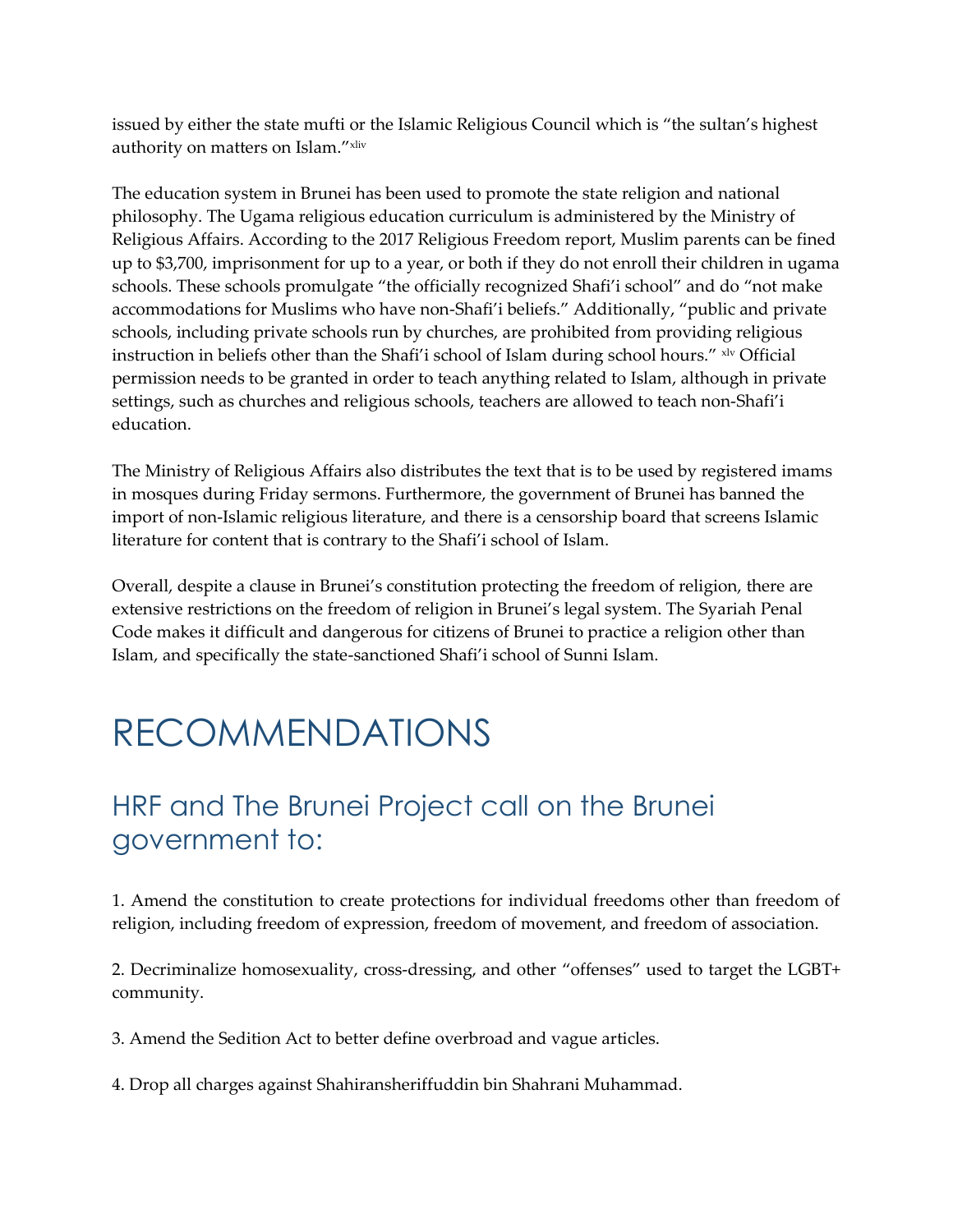5. Extend invitation to and/or respond to requests for visits from various special rapporteurs.

6. Ratify or accede to the Convention Against Torture and Other Cruel, Inhuman, or Degrading Treatment or Punishment (CAT), the International Covenant on Civil and Political Rights (ICCPR), the International Covenant on Economic, Social, and Cultural Rights (ICESCR), the International Convention on the Elimination of All Forms of Racial Discrimination (CERD), the Convention for the Protection of All Persons from Enforced Disappearance (CED), and the International Convention on the Protection of the Rights of All Migrant Workers and Members of Their Families (CMW).

7. Delay or pause the implementation of the Syariah Penal Code and conduct an official review to ensure its compliance with international legal standards.

ixA/HRC/27/11/Add.1.

 $\overline{a}$ 

xiIbid, recommendations 113.3-113.17 (Ghana, Germany, Algeria, Spain, Japan, Romania, Egypt, Tunisia, Australia, Czech Republic, Djibouti, France, Portugal, Sierra Leone, Sweden).

xiiIbid, recommendations 113.10 (Tunisia), 113.14-115.15 (France, Portugal).

xivIbid, recommendation 113.38 (Philippines).

(Sweden, United Kingdom of Great Britain and Northern Ireland, Australia, Spain, Canada).

xxiii*Borneo Bulletin*, March 11, 2018. <https://borneobulletin.com.bn/next-phase-of-syariah-penal-code-underway/> xxivIbid.

<sup>i</sup>Human Rights Council, *Report of the Human Rights Council on its Twenty-Seventh Session*, A/HRC/27/2, December 22, 2014, para 641. iiHuman Rights Council, *Report of the Working Group on the Universal Periodic Review - Brunei Darussalam*, A/HRC/27/11,

recommendations 113.1-113.21 (Argentina, Kazakhstan, Ghana, Germany, Algeria, Spain, Japan, Romania, Egypt, Tunisia, Australia, Czech Republic, Djibouti, France, Portugal, Sierra Leone, Sweden, Portugal, Uruguay, Slovenia, Italy), 11.28-38 (Burkina Faso, Sierra Leone, India, Republic of Korea, Indonesia, Argentina, Armenia, Philippines, Uruguay, Uruguay, Philippines).

iiiHuman Rights Council, *Report of the Working Group on the Universal Periodic Review - Brunei Darussalam (Addendum)*, A/HRC/27/11/Add.1.

ivA/HRC/27/11, recommendation 113.28 (Burkina Faso).

<sup>v</sup>Ibid, recommendation 113.29 (Sierra Leone).

viIbid, recommendations 113.30-113.32 (India, Republic of Korea, Indonesia).

viiUpon acceding to the CRC, the Government of Brunei Darussalam expressed its reservations on articles 14, 20 and 21. In August 2015, the Government partially withdrew its reservations to articles 20(1), 20(2) and 21(a).

viiiThe Scoop, March 26, 2018. <http://thescoop.co/2018/03/26/disability-rights-activists-equal-opportunity-emplyment/>

<sup>x</sup>A/HRC/27/11, recommendations 113.10-113.17 (Tunisia, Australia, Czech Republic, Djibouti, France, Portugal, Sierra Leone, Sweden).

xiiiIbid, recommendation 113.33 (Argentina).

xvIbid, recommendations 113.18 (Portugal), 113.58 (Ireland), 113.61 (Netherlands), 113.126-113.130 (France, Australia, Czech Republic, Germany, Montenegro), 113.132 (Sweden).

xviA/HRC/27/11/Add.1.

xviiA/HRC/27/11. Recommendations 113.41 (Montenegro), 113.136-113.137 (Uruguay, Costa Rica).

xviiiSyariah Penal Code Order, 2013, Sections 92, 104, 112-113.

xixIbid, Section 55.

xxIbid, Sections 69-85.

xxiArticle 1 of the Convention against Torture and Other Cruel, Inhuman or Degrading Treatment or Punishment (CAT) defines torture as "any act by which severe pain or suffering, whether physical or mental, is intentionally inflicted on a person for such purposes as obtaining from him or a third person information or a confession, punishing him for an act he or a third person has committed or is suspected of having committed, or intimidating or coercing him or a third person, or for any reason based on discrimination of any kind, when such pain or suffering is inflicted by or at the instigation of or with the consent or acquiescence of a public official or other person acting in an official capacity." See[: https://www.ohchr.org/EN/ProfessionalInterest/Pages/CAT.aspx](https://www.ohchr.org/EN/ProfessionalInterest/Pages/CAT.aspx) xxiiA/HRC/27/11, recommendations 113.56 (Czech Republic), 113.58 (Ireland), 113.60-113.61 Italy, Netherlands), 113.63-113.68

xxvA/HRC/27/11/Add.1, para 3.